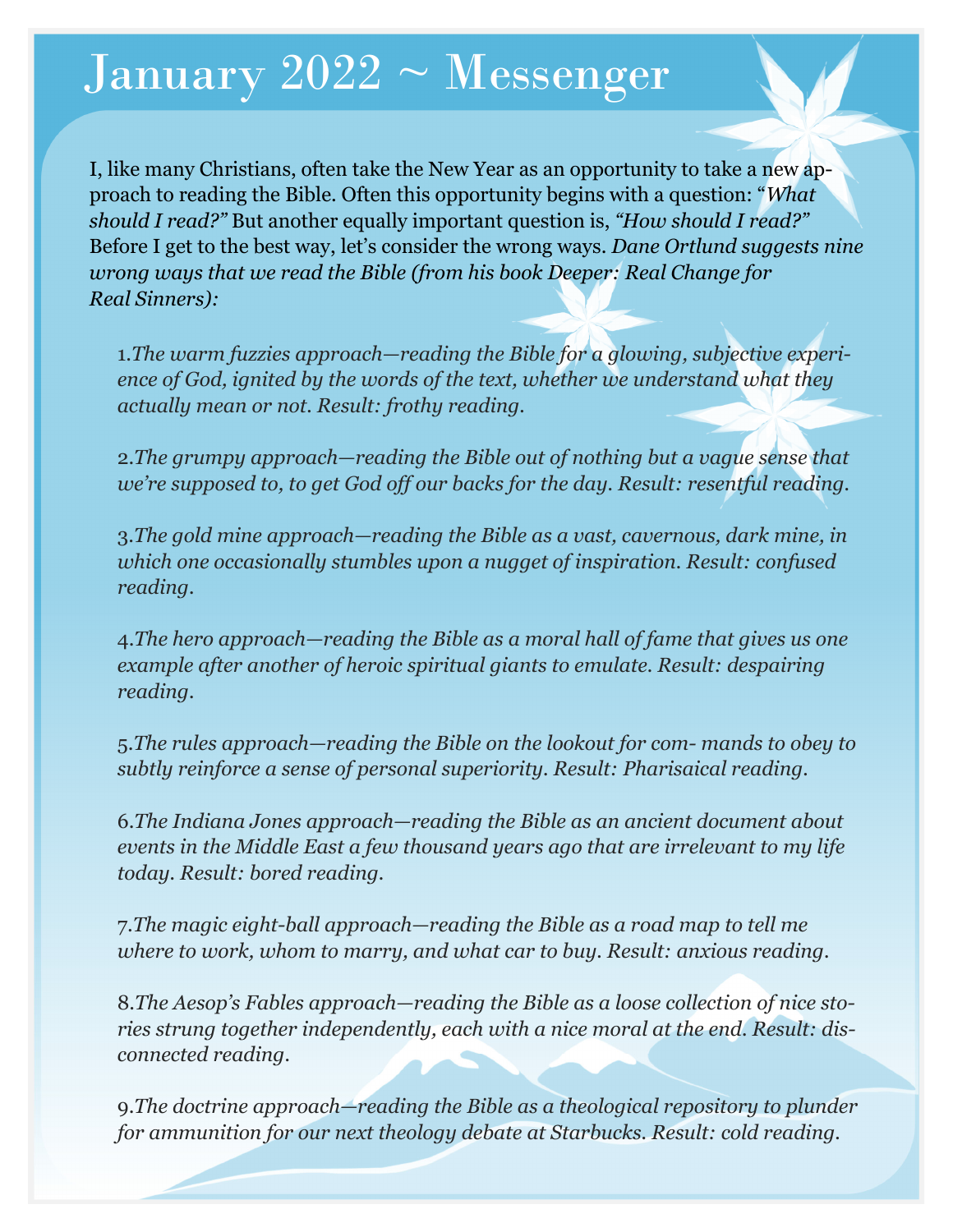There is some truth to each of these "wrong ways," but when any of them becomes the main way we read the Holy Scriptures, the Bible becomes just another book. So, what is the right way to read Scripture? Martin Luther said it well: "[The one] who would correctly and profitably read Scripture should see to it that he finds Christ in it; then he finds life eternal without fail." In other words, we approach Scripture not to find information, an inspirational word, or practical advice (though it has all these!), but to encounter the Risen Lord Jesus. Every time we open the Scriptures, we have an opportunity to encounter our Risen Lord. Again, Dane Ortlund, "So as you seek to grow in Christ by becoming a deeper human, accept and embrace the truth that *you will go deeper with Christ no further than you go into Scripture.* To read Scripture is to read of Christ. To read it is to hear his voice."

If you want to grow deeper in your relationship with the Lord, the place to start is reading the Holy Scriptures given to us in the Bible. *That is where you will hear his voice. So, yes, read the Bible, but read it as Good News -- read it as part of the overall story that points to Jesus Christ and what he has done for us and for our salvation. When you open the Scriptures, take a deep breath, and pray, "Lord, encounter me through your word" and see what happens.* 

Grace and Peace, Pastor Dave

## Sermon Notes

The Apostle Paul spent a year and a half as the pastor of First Church Corinth before the Spirit called him elsewhere. Sometime after he left he received an S.O.S. from the congregation leadership: factions had developed, morality ignored, and worship had degenerated. Into this situation, Paul wrote the letter we know as I Corinthians. It presents an affectionate and firm reminder that the God revealed in Jesus Christ and present in the Holy Spirit is the central reality, regardless of the mess in the congregation. Paul takes them by the hand to guide them through some thorny congregation issues, pointing the way to what really matters in our life together as the Body of Christ. His message remains as true then as it does today.

January 9 1 Cor. 1:1-9 January 16 1 Cor. 12:1-11 January 23 1 Cor. 12:12-31 January 30 1 Cor. 13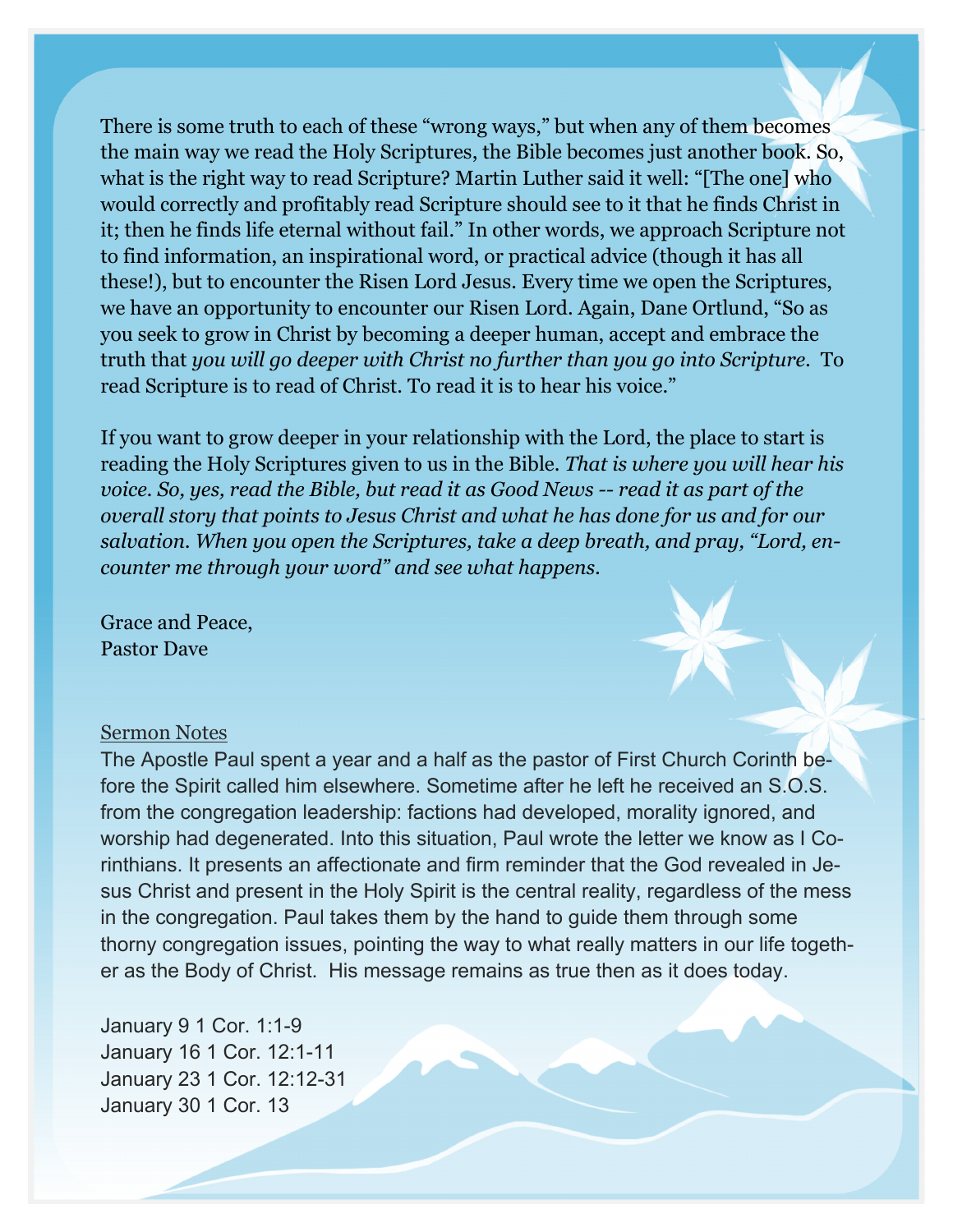## Session report for Messenger

Summary of Session meeting of December 20, 2021



In its time of study and reflection, Session reviewed Luke 1: 26 – 33. This is account of the angel telling Mary how she is being called by God. Our questions of reflection is, "What kind of greeting do we need from God?"

Session voted to call the annual meeting of the congregation for Sunday, January 30. The meeting will be after worship and will be part of a meal in Hendrick.

Session voted to adopt a budget for 2022. Copies of the budget will be available before the annual meeting of the congregation.

Session accepted a bid from Aikens Floor Coverings of Clarkston for new carpeting in the sanctuary, narthex, offices and adjacent areas on the main floor of the church building.

Session voted to discontinue negotiations with Catholic Charities of Spokane regarding possible sale of our old youth/preschool building.

|                                   | YTD ACTUAL                  | YTD BUDG-<br>ET |
|-----------------------------------|-----------------------------|-----------------|
| <b>INCOME</b>                     | \$252,778.53                | \$352, 802.46   |
| <b>EXPENSE</b>                    | \$352,223.79                | \$352, 802.48   |
| <b>INC/EXP</b>                    | (99, 445.26)                | (.02)           |
| <b>Betty Miller</b><br>Adjustment | Of \$71380.46<br>(28064.80) |                 |
|                                   |                             |                 |
|                                   |                             |                 |